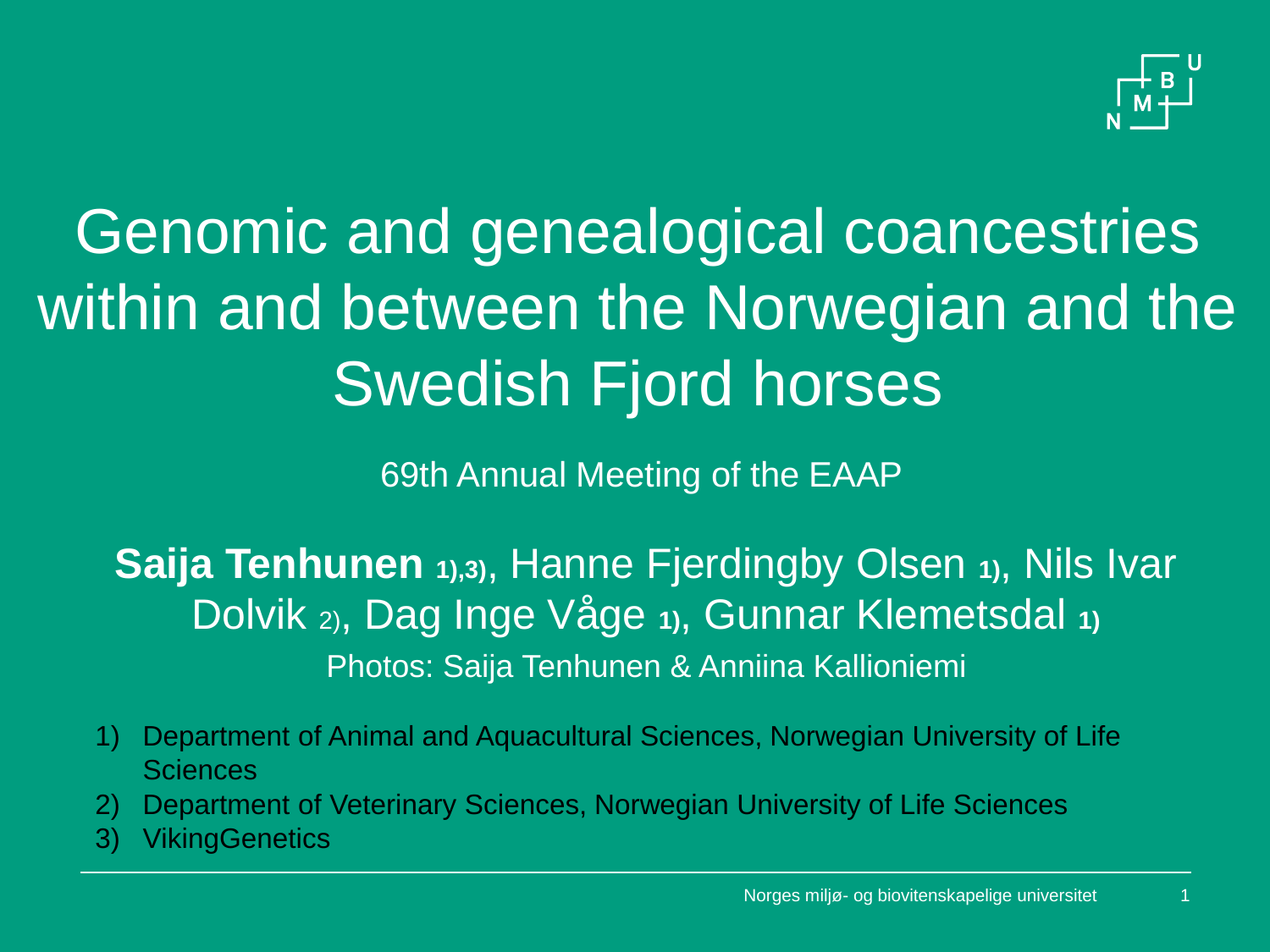#### Norwegian Fjord Horse



Mongolian wild horse (Przewalski)





- One of the oldest horse breeds
- Distinct phenotype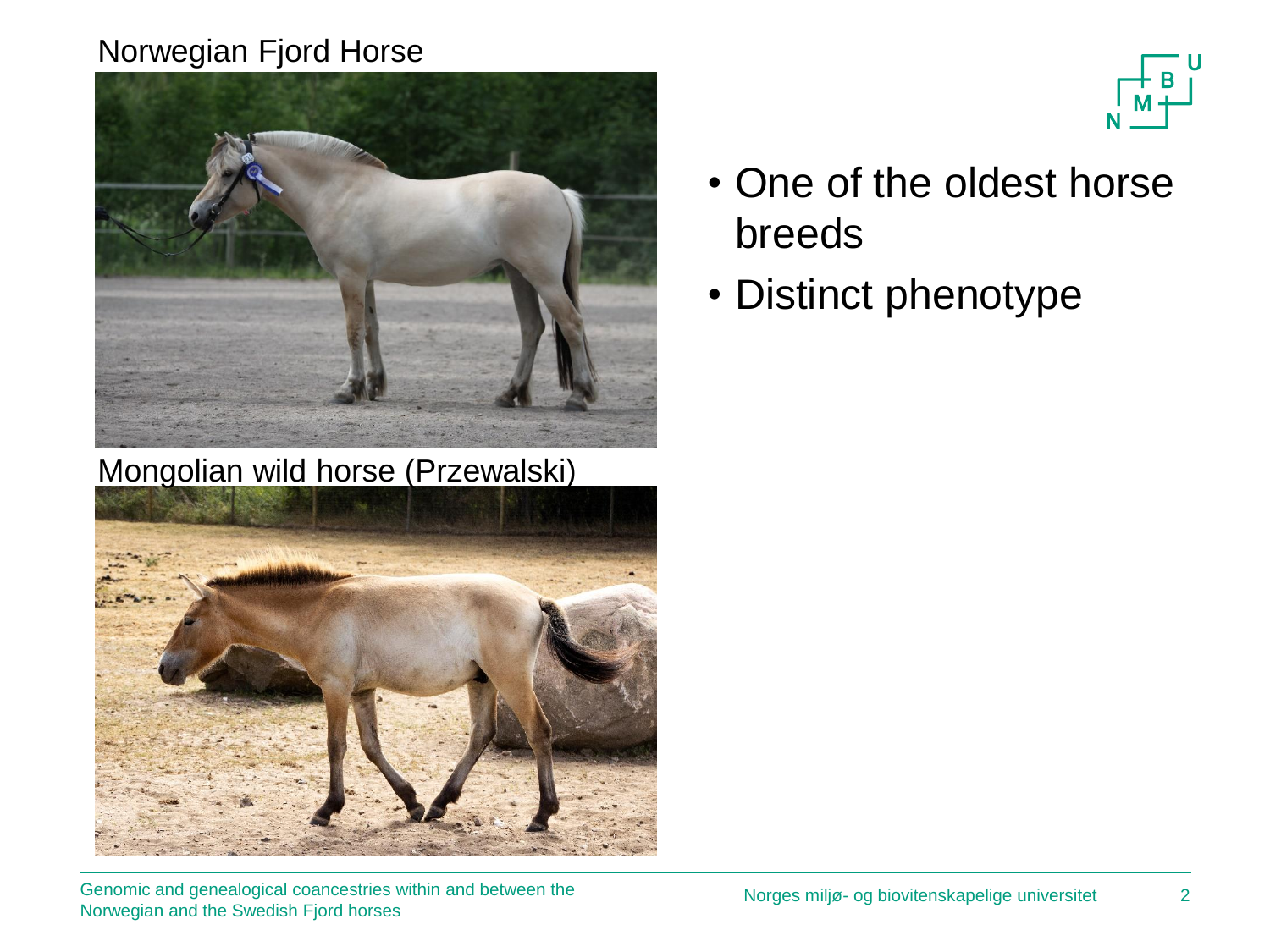#### Norwegian Fjord Horse



Mongolian wild horse (Przewalski)



Genomic and genealogical coancestries within and between the Norwegian and the Swedish Fjord horses



- One of the oldest horse breeds
- Distinct phenotype

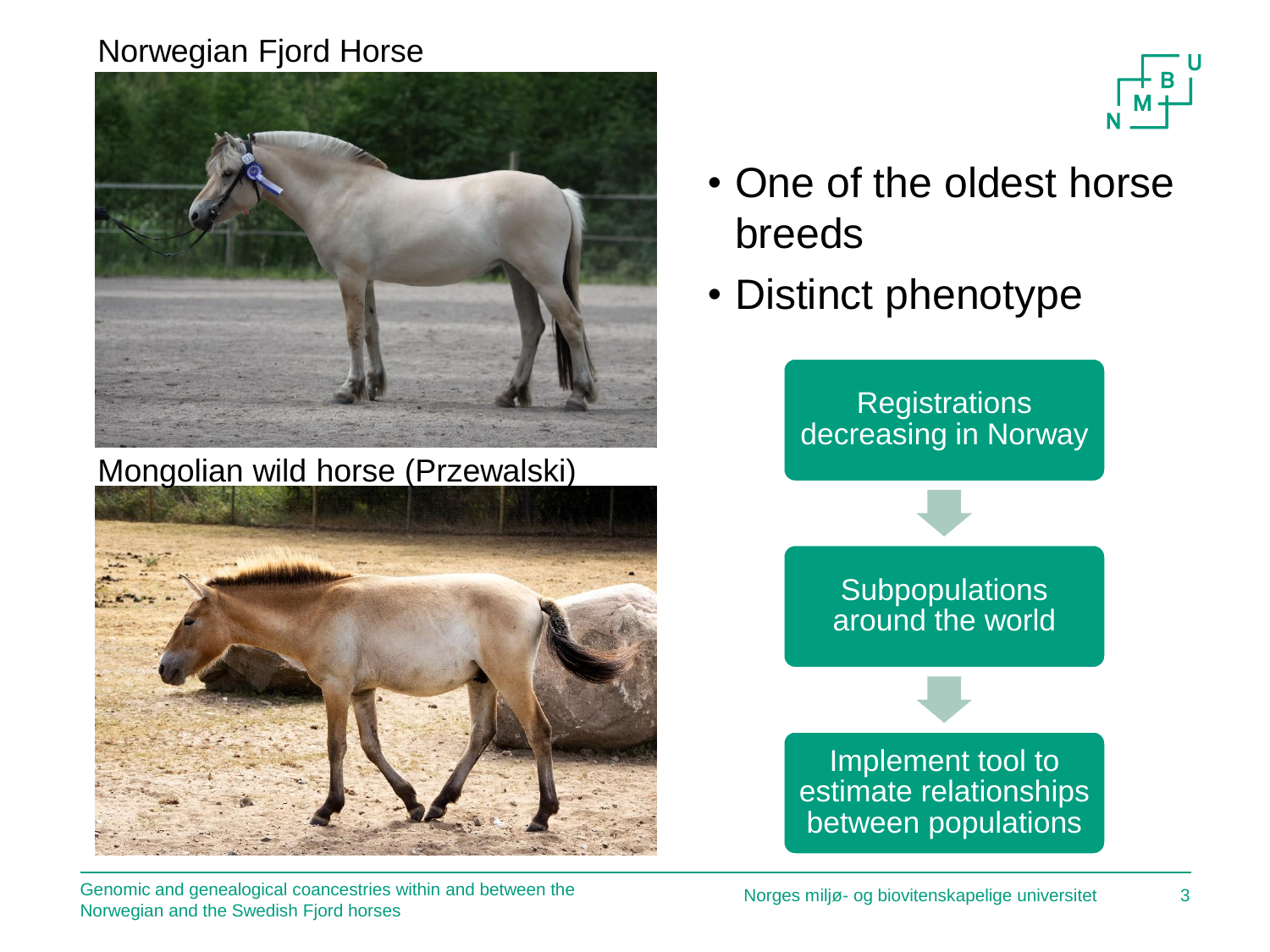#### **Material**



| <b>Samples</b>           | . In total 413 samples<br>•311 Norwegian<br>•102 Swedish                                            |
|--------------------------|-----------------------------------------------------------------------------------------------------|
| Pedigree<br>data         | • Norway<br>• 26,446 horses<br>• CGE 13.7<br>• Sweden<br>• 14,595 horses<br>• CGE 12.4              |
| <b>Molecular</b><br>data | • Axiom Equine Genotyping Array chip<br>• 670,796 SNPs<br>• After data quality control 485,918 SNPs |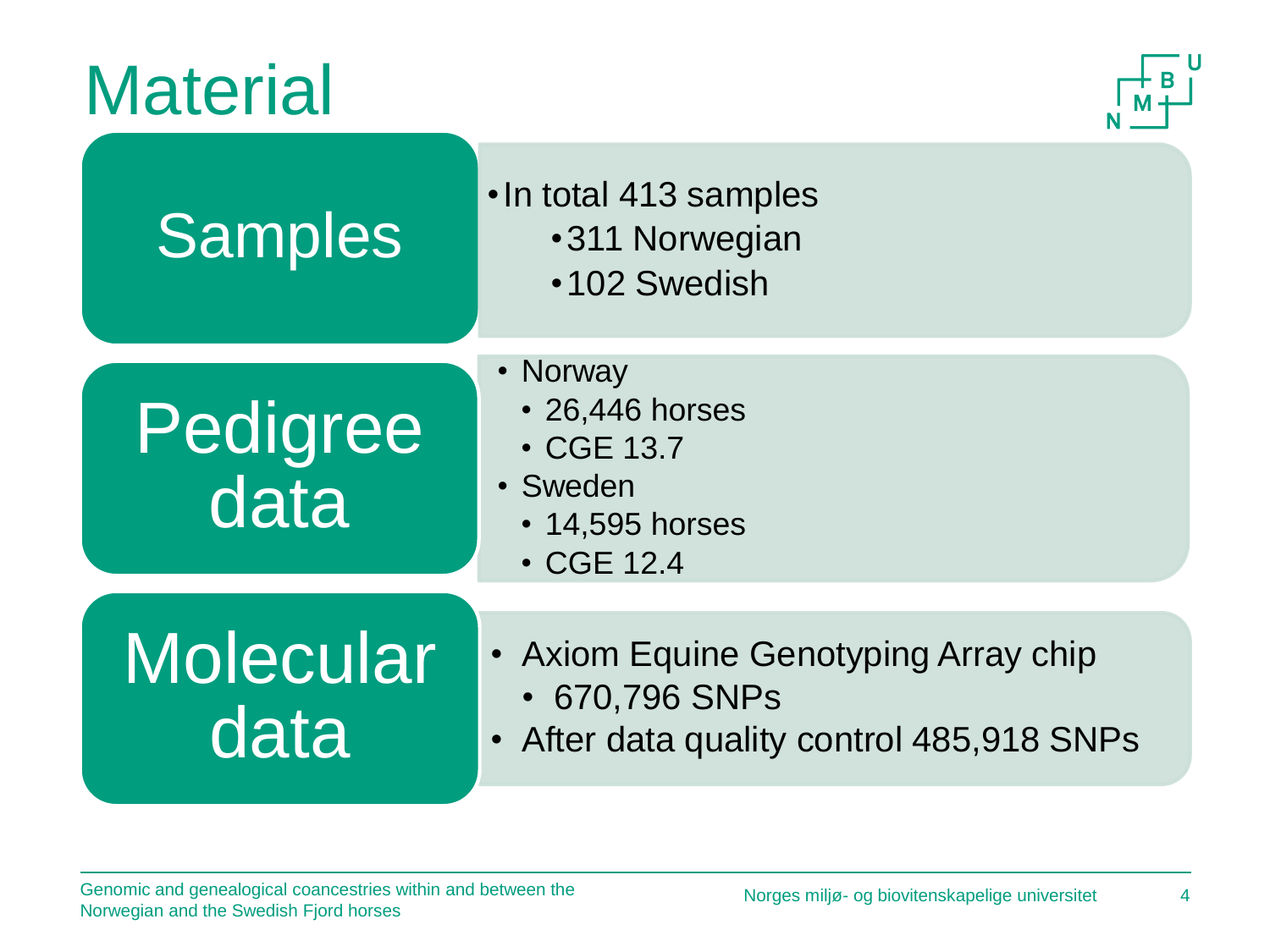## Methods – Coancestry



Three coancestry methods

Pedigree (f<sub>ped</sub>)

Molecular homozygosity (fhom)

Shared genomic segments (fseg)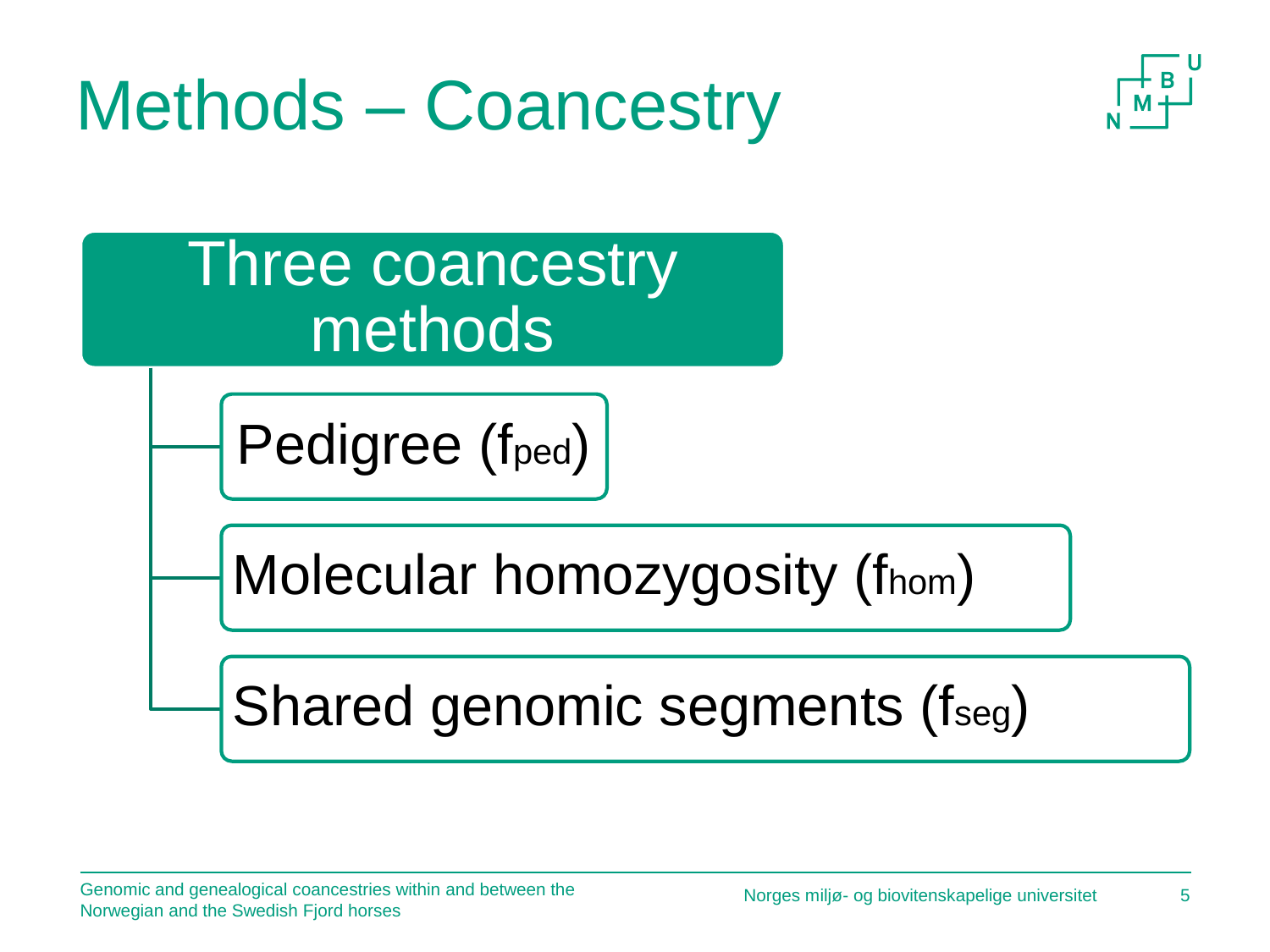

Ne was also calculated from individual pedigree inbreeding

Genomic and genealogical coancestries within and between the Norwegian and the Swedish Fjord horses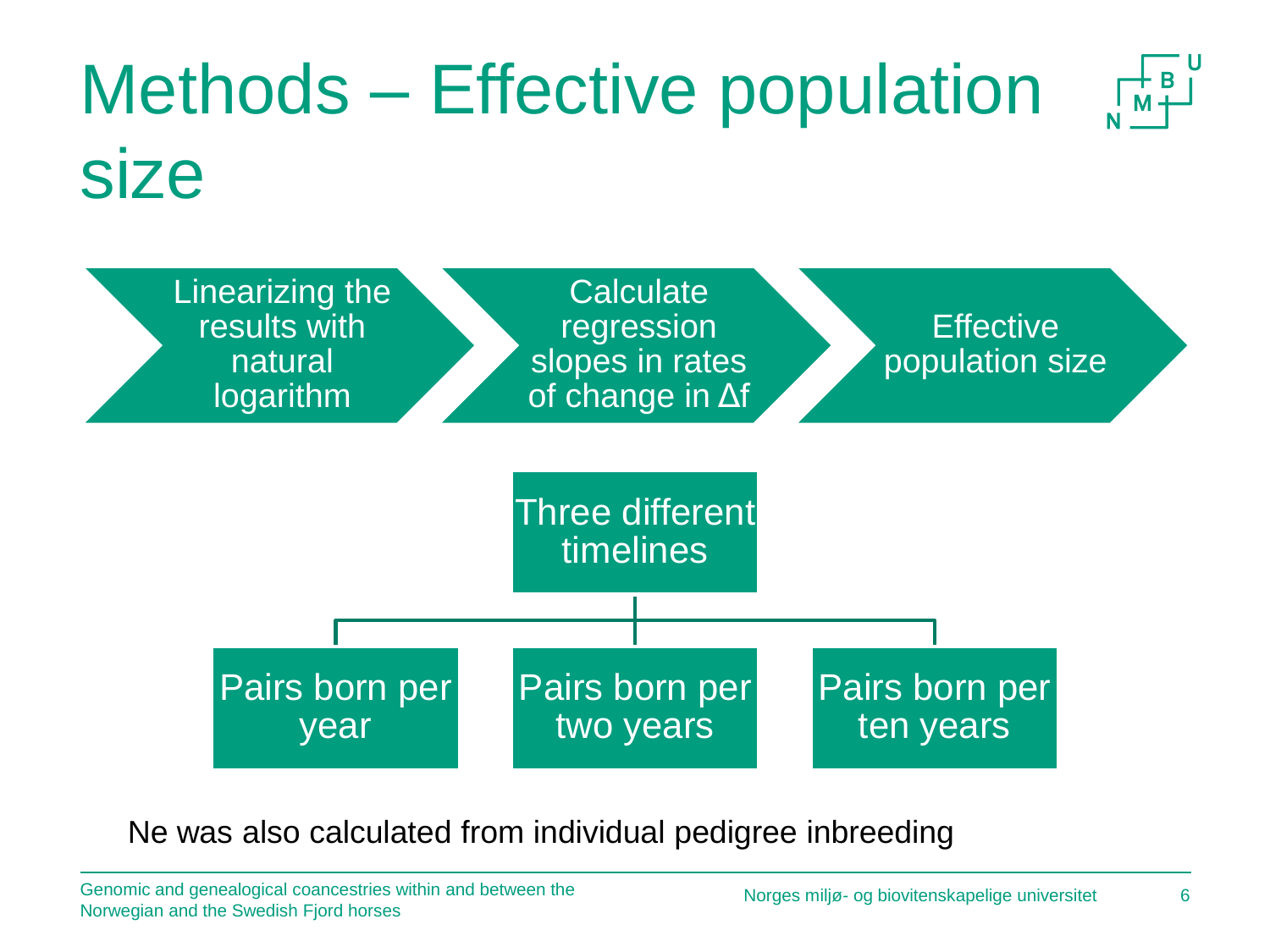### Timelines and animal distribution from 1985 to 2015





A) Animals born per year

B) - D) Animals pairs born per year

Genomic and genealogical coancestries within and between the Norwegian and the Swedish Fjord horses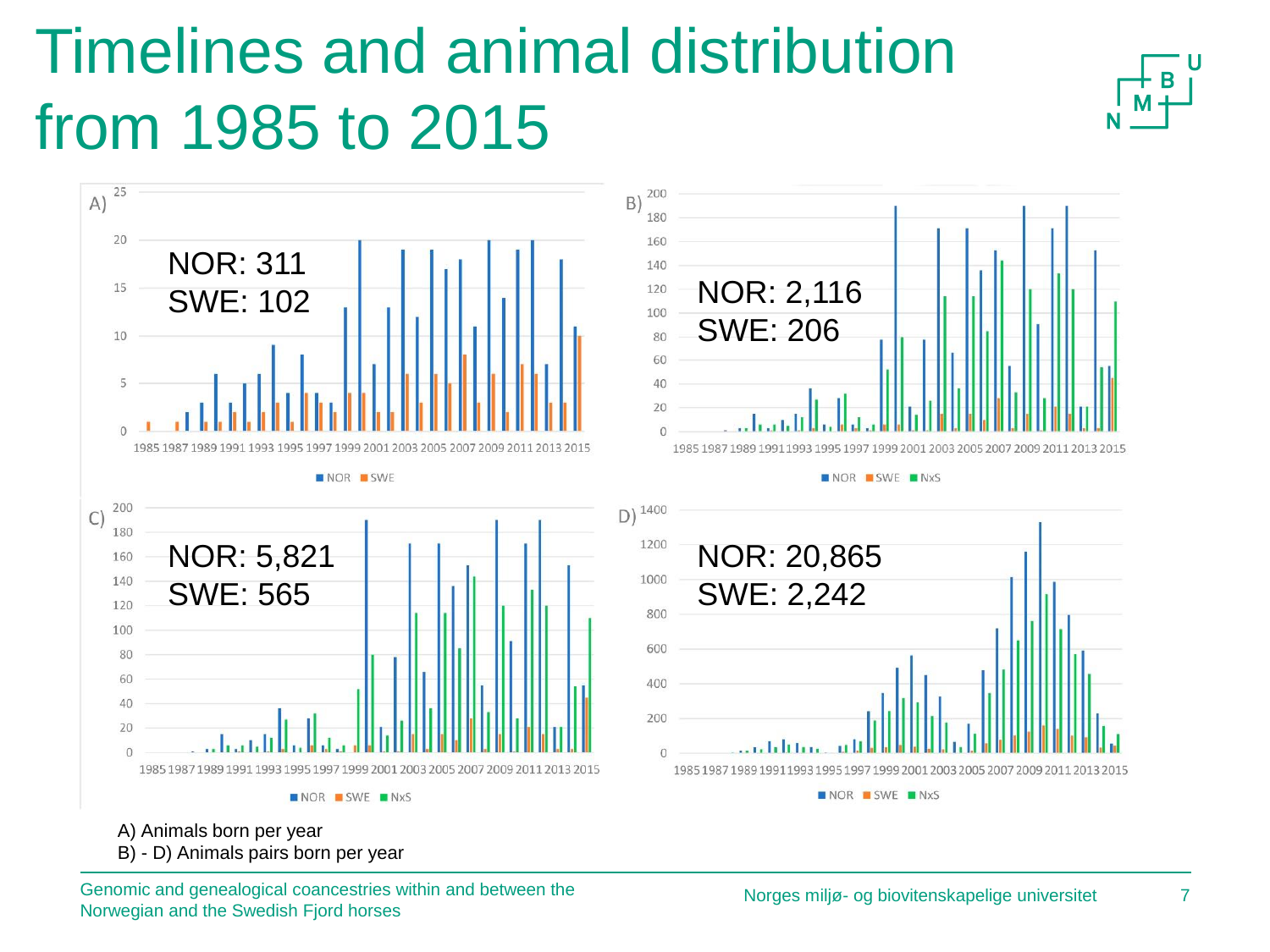

8

 $\mathbf{U}$ 

N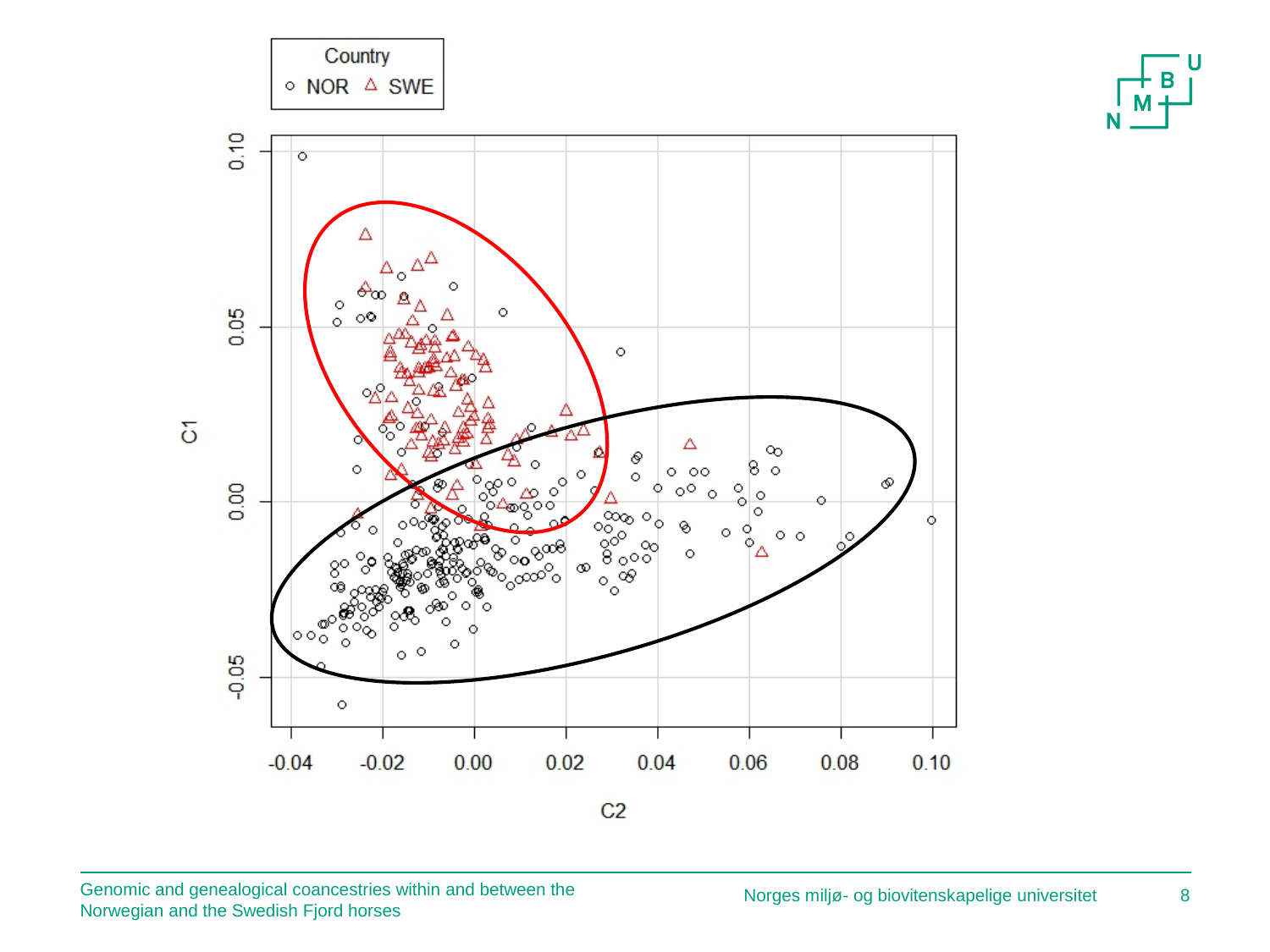

|                       |    |                  | Intercept |          |                | Reg. Coefficient |       |                | $\mathbb{R}^2$ |       |                |
|-----------------------|----|------------------|-----------|----------|----------------|------------------|-------|----------------|----------------|-------|----------------|
| <b>Regression of</b>  |    |                  | Nor       | Swe      | <b>NxS</b>     | Nor              | Swe   | <b>NxS</b>     | Nor            | Swe   | <b>NxS</b>     |
| $f_{\text{hom}}$      | on | $f_{\rm{ped}}$   | $-1.417$  | $-1.419$ | ۷              | 1.410            | 1.531 |                | 0.703          | 0.866 |                |
| $f_{\rm seg100kb}$    | on | $f_{\text{ped}}$ | $-0.068$  | $-0.062$ | $\overline{ }$ | 0.983            | 0.952 | $\overline{a}$ | 0.636          | 0.819 | $\overline{a}$ |
| f <sub>seg500kb</sub> | on | $f_{\text{ped}}$ | $-0.063$  | $-0.057$ | u              | 0.973            | 0.950 | ù,             | 0.630          | 0.817 | g,             |
| $f_{\text{seg1.5Mb}}$ | on | $f_{\text{ped}}$ | $-0.038$  | $-0.031$ | ۰              | 0.897            | 0.886 | $\blacksquare$ | 0.560          | 0.784 | -              |
| $f_{seg2Mb}$          | on | $f_{\text{ped}}$ | $-0.032$  | $-0.024$ | u              | 0.863            | 0.858 | ÷,             | 0.533          | 0.774 | L.             |
| $f_{\rm seg100kb}$    | on | $f_{\text{hom}}$ | 0.838     | 0.792    | 0.784          | 0.644            | 0.603 | 0.601          | 0.770          | 0.891 | 0.562          |
| f <sub>seg500kb</sub> | on | $f_{\rm hom}$    | 0.834     | 0.797    | 0.777          | 0.637            | 0.603 | 0.593          | 0.764          | 0.890 | 0.551          |
| $f_{\text{seg1.5Mb}}$ | on | $f_{\text{hom}}$ | 0.794     | 0.762    | 0.735          | 0.591            | 0.560 | 0.546          | 0.687          | 0.848 | 0.459          |
| $f_{seg2Mb}$          | on | $f_{\text{hom}}$ | 0.768     | 0.740    | 0.704          | 0.568            | 0.540 | 0.520          | 0.652          | 0.829 | 0.422          |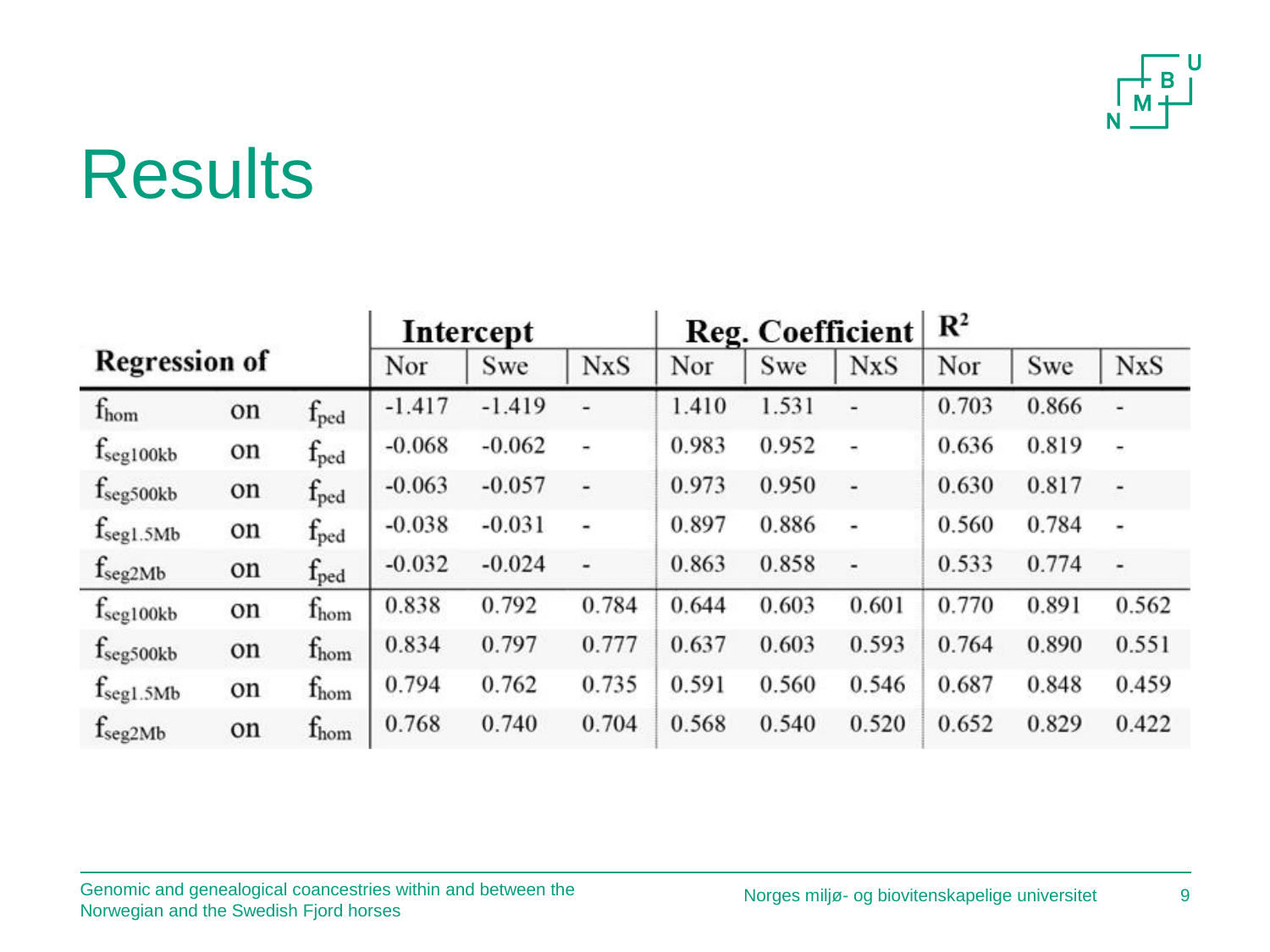

|                       |    |                  | Intercept |          |                | Reg. Coefficient |       |                          | $\mathbb{R}^2$ |       |                |
|-----------------------|----|------------------|-----------|----------|----------------|------------------|-------|--------------------------|----------------|-------|----------------|
| <b>Regression of</b>  |    |                  | Nor       | Swe      | <b>NxS</b>     | Nor              | Swe   | <b>NxS</b>               | Nor            | Swe   | <b>NxS</b>     |
| $f_{\text{hom}}$      | on | $f_{\rm{ped}}$   | $-1.417$  | $-1.419$ | ٠              | 1.410            | 1.531 | ٠                        | 0.703          | 0.866 |                |
| $f_{\rm seg100kb}$    | on | $f_{\text{ped}}$ | $-0.068$  | $-0.062$ | $\overline{ }$ | 0.983            | 0.952 | $\overline{\phantom{a}}$ | 0.636          | 0.819 | $\overline{a}$ |
| f <sub>seg500kb</sub> | on | $f_{\text{ped}}$ | $-0.063$  | $-0.057$ | ۳              | 0.973            | 0.950 | ù,                       | 0.630          | 0.817 | g,             |
| $f_{\text{seg1.5Mb}}$ | on | $f_{\rm{ped}}$   | $-0.038$  | $-0.031$ | ۰              | 0.897            | 0.886 | $\blacksquare$           | 0.560          | 0.784 | -              |
| $f_{seg2Mb}$          | on | $f_{\text{ped}}$ | $-0.032$  | $-0.024$ | u              | 0.863            | 0.858 | ä,                       | 0.533          | 0.774 | L.             |
| $f_{\rm seg100kb}$    | on | $f_{\text{hom}}$ | 0.838     | 0.792    | 0.784          | 0.644            | 0.603 | 0.601                    | 0.770          | 0.891 | 0.562          |
| f <sub>seg500kb</sub> | on | $f_{\rm hom}$    | 0.834     | 0.797    | 0.777          | 0.637            | 0.603 | 0.593                    | 0.764          | 0.890 | 0.551          |
| $f_{\text{seg1.5Mb}}$ | on | $f_{\text{hom}}$ | 0.794     | 0.762    | 0.735          | 0.591            | 0.560 | 0.546                    | 0.687          | 0.848 | 0.459          |
| $f_{seg2Mb}$          | on | $f_{\text{hom}}$ | 0.768     | 0.740    | 0.704          | 0.568            | 0.540 | 0.520                    | 0.652          | 0.829 | 0.422          |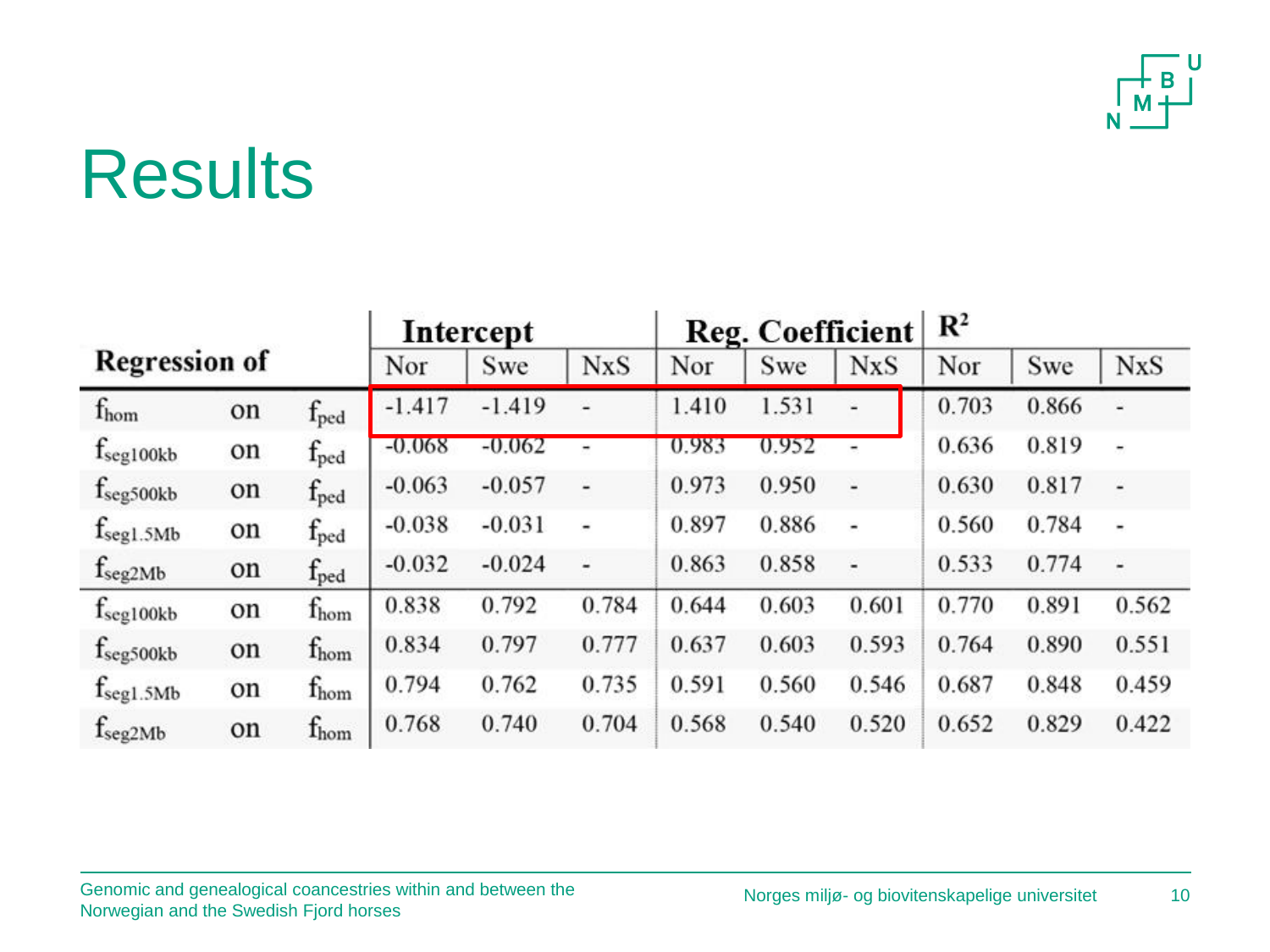

| <b>Regression of</b>  |    | Intercept        |          |          | Reg. Coefficient |       |       | $\mathbb{R}^2$ |       |       |                          |
|-----------------------|----|------------------|----------|----------|------------------|-------|-------|----------------|-------|-------|--------------------------|
|                       |    |                  | Nor      | Swe      | <b>NxS</b>       | Nor   | Swe   | <b>NxS</b>     | Nor   | Swe   | <b>NxS</b>               |
| $f_{\text{hom}}$      | on | $f_{\rm{ped}}$   | $-1.417$ | $-1.419$ |                  | 1.410 | 1.531 |                | 0.703 | 0.866 |                          |
| $f_{\text{seg100kb}}$ | on | $f_{\text{ped}}$ | $-0.068$ | $-0.062$ | -                | 0.983 | 0.952 | $\blacksquare$ | 0.636 | 0.819 | $\overline{\phantom{a}}$ |
| f <sub>seg500kb</sub> | on | $f_{\text{ped}}$ | $-0.063$ | $-0.057$ | ۷                | 0.973 | 0.950 | u              | 0.630 | 0.817 | g,                       |
| $f_{\text{seg1.5Mb}}$ | on | $f_{\rm{ped}}$   | $-0.038$ | $-0.031$ | ۰                | 0.897 | 0.886 | $\blacksquare$ | 0.560 | 0.784 | -                        |
| $f_{seg2Mb}$          | on | $f_{\rm{ped}}$   | $-0.032$ | $-0.024$ | u,               | 0.863 | 0.858 | L.             | 0.533 | 0.774 | L.                       |
| $f_{\rm seg100kb}$    | on | $f_{\text{hom}}$ | 0.838    | 0.792    | 0.784            | 0.644 | 0.603 | 0.601          | 0.770 | 0.891 | 0.562                    |
| f <sub>seg500kb</sub> | on | $f_{\rm hom}$    | 0.834    | 0.797    | 0.777            | 0.637 | 0.603 | 0.593          | 0.764 | 0.890 | 0.551                    |
| $f_{seg1.5Mb}$        | on | $f_{\text{hom}}$ | 0.794    | 0.762    | 0.735            | 0.591 | 0.560 | 0.546          | 0.687 | 0.848 | 0.459                    |
| $f_{seg2Mb}$          | on | $f_{\text{hom}}$ | 0.768    | 0.740    | 0.704            | 0.568 | 0.540 | 0.520          | 0.652 | 0.829 | 0.422                    |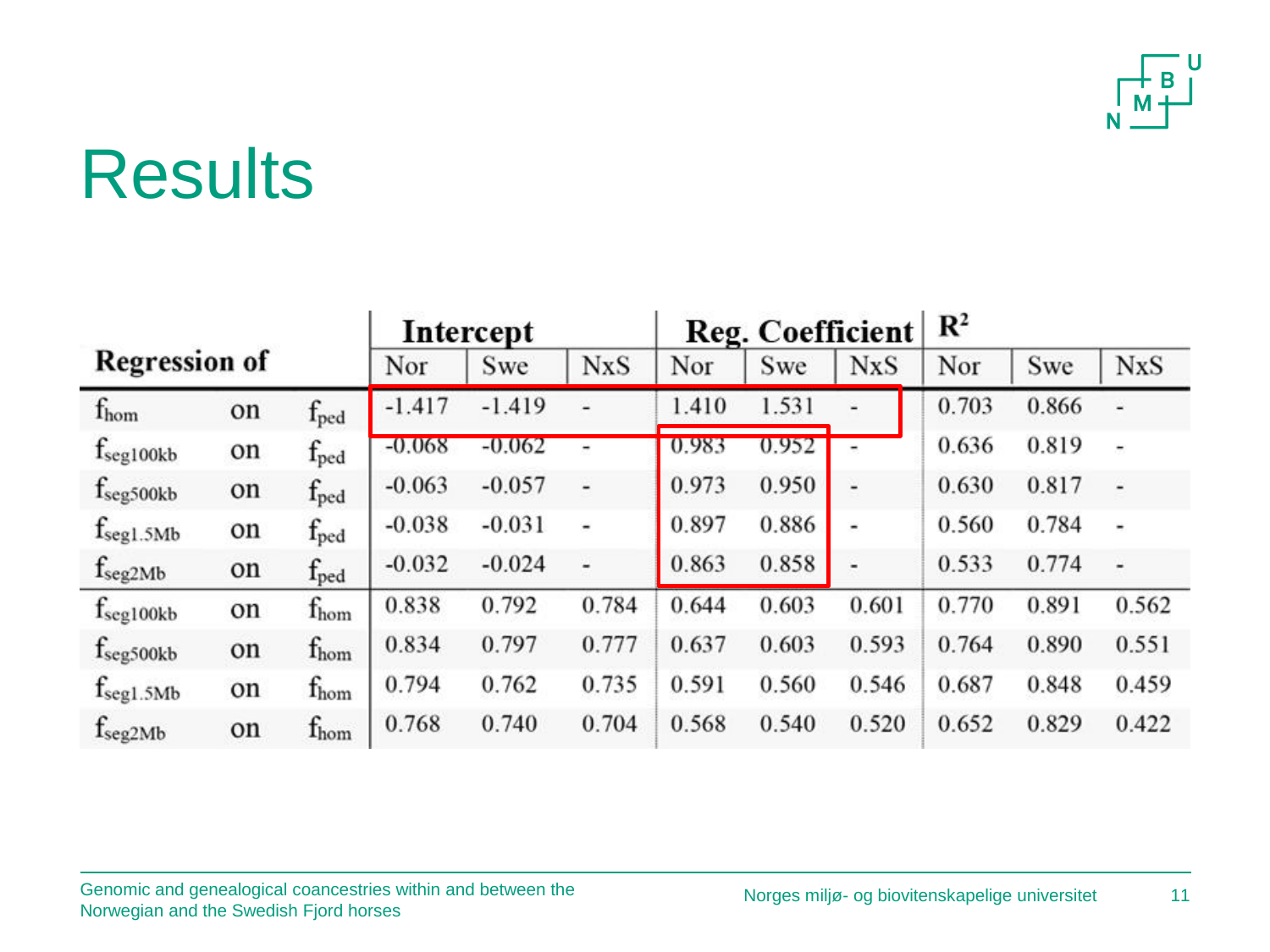

|                       | Mean  |       |            |       | Range |       |       |                          | Variance |         |         |            |
|-----------------------|-------|-------|------------|-------|-------|-------|-------|--------------------------|----------|---------|---------|------------|
|                       | Nor   | Swe   | <b>NxS</b> | Nor   |       | Swe   |       | <b>NxS</b>               |          | Nor     | Swe     | <b>NxS</b> |
| $f_{\text{ped}}$      | 0.082 | 0.065 | ۰          | 0.030 | 0.344 | 0.017 | 0.311 | $\overline{\phantom{a}}$ | ۰        | 0.00063 | 0.00104 | ÷          |
| $f_{\rm hom}$         | 0.785 | 0.782 | 0.778      | 0.761 | 0.885 | 0.763 | 0.873 | 0.760                    | 0.868    | 0.00009 | 0.00015 | 0.00003    |
| $f_{seg100kb}$        | 0.141 | 0.119 | 0.115      | 0.060 | 0.439 | 0.055 | 0.379 | 0.047                    | 0.396    | 0.00085 | 0.00120 | 0.00036    |
| f <sub>seg500kb</sub> | 0.136 | 0.114 | 0.110      | 0.055 | 0.427 | 0.049 | 0.375 | 0.038                    | 0.390    | 0.00085 | 0.00120 | 0.00036    |
| $f_{\text{seg1.5Mb}}$ | 0.108 | 0.087 | 0.083      | 0.016 | 0.401 | 0.016 | 0.337 | 0.011                    | 0.366    | 0.00088 | 0.00119 | 0.00039    |
| f <sub>seg2Mb</sub>   | 0.100 | 0.079 | 0.076      | 0.012 | 0.389 | 0.008 | 0.327 | 0.005                    | 0.354    | 0.00088 | 0.00115 | 0.00039    |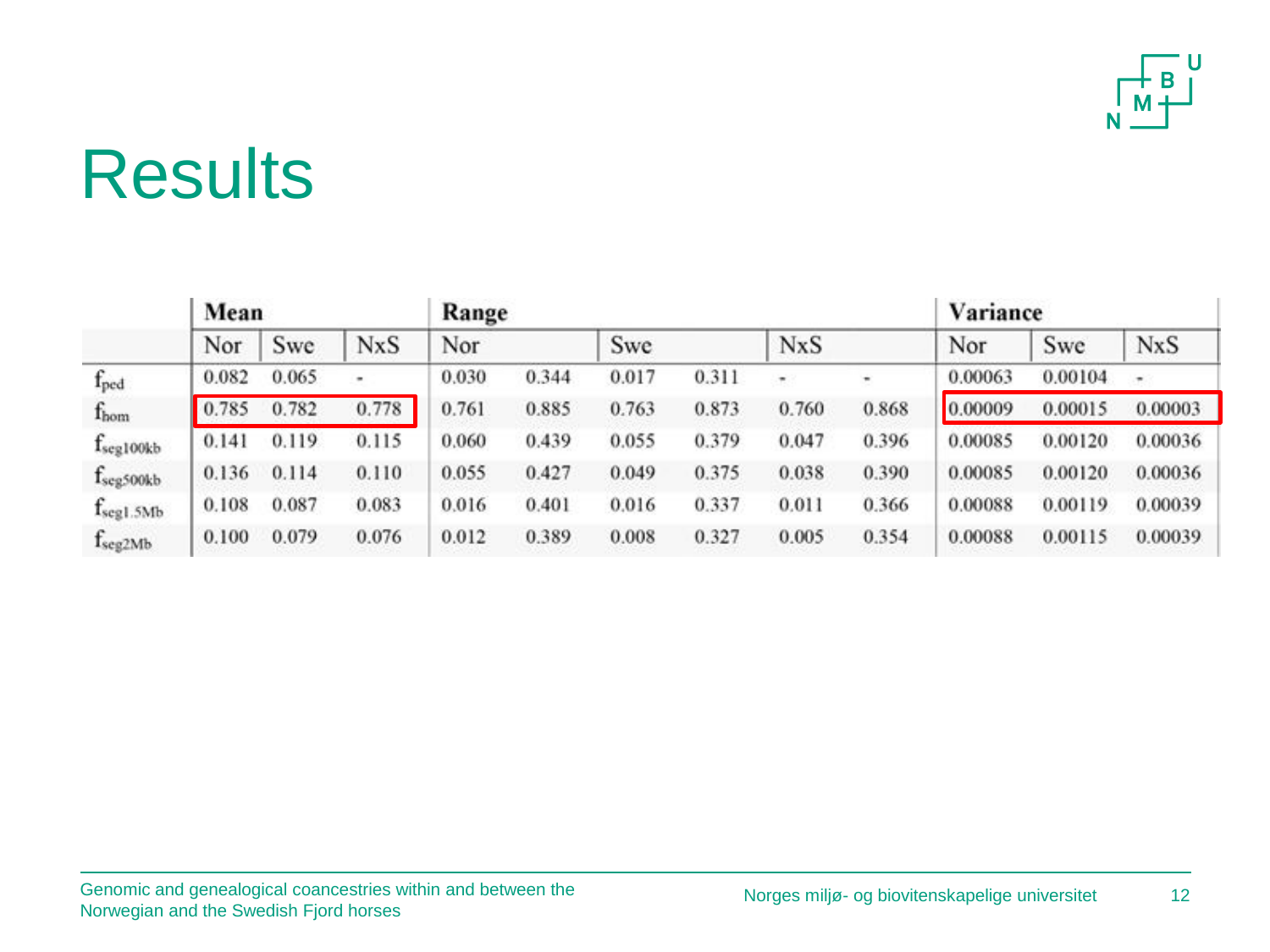|   |   | Н |  |
|---|---|---|--|
| v | Μ | ۰ |  |
|   |   |   |  |

|                       |              | <b>Regression Coefficient (b)</b>     |            |            | <b>Standard Error (SE)</b> |                                 |                          |               |
|-----------------------|--------------|---------------------------------------|------------|------------|----------------------------|---------------------------------|--------------------------|---------------|
|                       | Nor          | Swe                                   | <b>NxS</b> | All        | Nor                        | Swe                             | <b>NxS</b>               | All           |
| $F_{\text{ped}}$      | $-0.0007719$ | $-0.0001603$                          |            |            | 0.0000053                  | 0.0000031                       |                          |               |
| N                     | 26446        | 14677                                 | ¥          | ×,         | $\overline{\phantom{a}}$   | ×                               | ÷                        | ÷             |
| Pairs per year        | Nor          | Swe                                   | <b>NxS</b> | All        | Nor                        | Swe                             | NxS                      | All           |
| f <sub>seg100k</sub>  | $-0.00105$   | $-0.00082$                            | $-0.00035$ | $-0.00065$ | 0.00017                    | 0.00051                         | 0.00010                  | 0.00012       |
| $f_{\rm hom}$         | $-0.00049$   | $-0.00089$                            | $-0.00009$ | $-0.00026$ | 0.00024                    | 0.00080                         | 0.00012                  | 0.00016       |
| N                     | 2116         | 206                                   | 1397       | 3719       | 2116                       | 206                             | 1397                     | 3719          |
| Two years             | Nor          | Swe                                   | <b>NxS</b> | All        | Nor                        | Swe                             | <b>NxS</b>               | All           |
| f <sub>seg100kb</sub> | $-0.00090$   | $-0.00017$                            | $-0.00034$ | $-0.00061$ | 0.00010                    | 0.00029                         | 0.00006                  | 0.00007       |
| $f_{hom}$             | $-0.00040$   | $-0.00023$                            | $-0.00006$ | $-0.00024$ | 0.00013                    | 0.00043                         | 0.00007                  | 0.00009       |
| N                     | 5821         | 565                                   | 3839       | 10225      | 5821                       | 565                             | 3839                     | 10225         |
| 10 years              | Nor          | Swe                                   | <b>NxS</b> | All        | Nor                        | Swe                             | NxS                      | All           |
| f <sub>seg100kb</sub> | $-0.00087$   | $-0.00004$                            | $-0.00039$ | $-0.00056$ | 0.00005                    | 0.00017                         | 0.00003                  | 0.00004       |
| $f_{\rm hom}$         | $-0.00043$   | 0.00007                               | $-0.00016$ | $-0.00023$ | 0.00007                    | 0.00024                         | 0.00004                  | 0.00005       |
| N                     | 20865        | 2242                                  | 13867      | 36974      | 20865                      | 2242                            | 13867                    | 36974         |
|                       |              | <b>Effective population size (Ne)</b> |            |            |                            | <b>Confidence Interval (CI)</b> |                          |               |
|                       | Nor          | <b>Swe</b>                            | <b>NxS</b> | All        | Nor                        | Swe                             | <b>NxS</b>               | All           |
| $F_{\text{ped}}$      | 71           | 269                                   |            | ÷          | $70 - 72$                  | $259 - 279$                     | ÷                        | ۰             |
| N                     | 26446        | 14677                                 | ×.         | ×.         | 26446                      | 14677                           | $\overline{\phantom{a}}$ | ÷             |
| Pairs per year        | Nor          | Swe                                   | <b>NxS</b> | Лll        | Nor                        | Swe                             | <b>NxS</b>               | All           |
| $f_{\rm seg100kb}$    | 52           | 52                                    | 137        | 75         | $40 - 76$                  | $24 - \infty$                   | $89 - 302$               | $55 - 116$    |
| $f_{\text{hom}}$      | 113          | 48                                    | 525        | 184        | $57 - 3759$                | $18 - \omega$                   | $144 - \omega$           | $84 - \omega$ |
| N                     | 2116         | 206                                   | 1397       | 3719       | 2116                       | 206                             | 1397                     | 3719          |
| Two years             | Nor          | Swe                                   | <b>NxS</b> | All        | Nor                        | Swe                             | <b>NxS</b>               | All           |
| f <sub>seg100kb</sub> | 61           | 260                                   | 141        | 79         | $51 - 77$                  | $58 - \omega$                   | $105 - 214$              | $65 - 101$    |
| $f_{\rm hom}$         | 139          | 189                                   | 792        | 202        | $84 - 401$                 | $40 - \omega$                   | $233 - \infty$           | $117 - 731$   |
| N                     | 5821         | 565                                   | 3839       | 10225      | 5821                       | 565                             | 3839                     | 10225         |
| 10 years              | Nor          | Swe                                   | <b>NxS</b> | All        | Nor                        | Swe                             | NxS                      | All           |
| f <sub>seg100kb</sub> | 63           | 1136                                  | 125        | 87         | $57 - 72$                  | $119 - \omega$                  | $107 - 152$              | $77 - 100$    |
| $f_{\text{hom}}$      | 129          | œ                                     | 293        | 209        | $98 - 187$                 | $106 - \omega$                  | $194 - 602$              | $149 - 347$   |
| N                     | 20865        | 2242                                  | 13867      | 36974      | 20865                      | 2242                            | 13867                    | 36974         |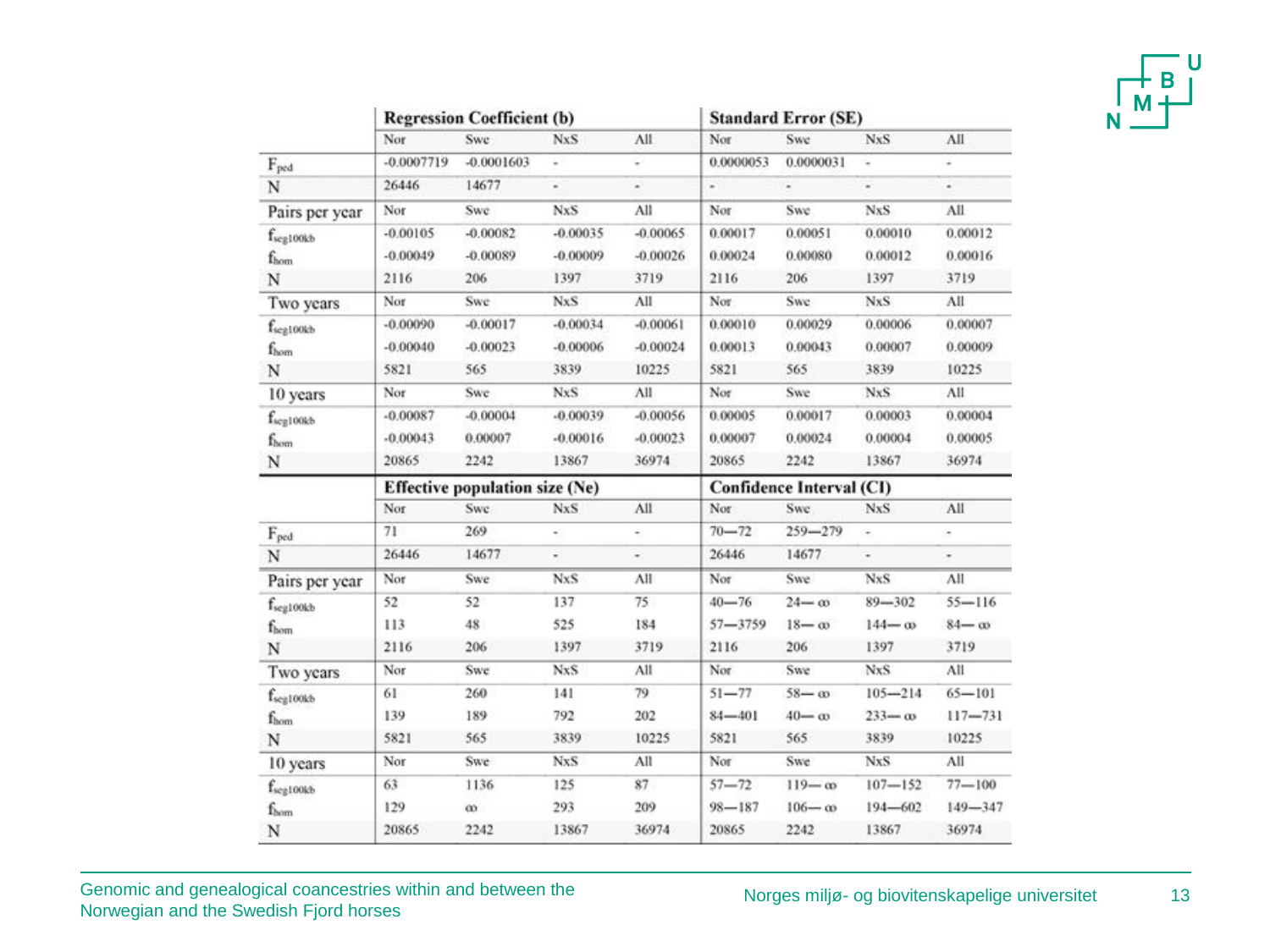|   | Η |  |
|---|---|--|
| М | ۳ |  |
|   |   |  |

|                                           |              | <b>Regression Coefficient (b)</b>     |            |            | <b>Standard Error (SE)</b> |                                 |                          |               |  |
|-------------------------------------------|--------------|---------------------------------------|------------|------------|----------------------------|---------------------------------|--------------------------|---------------|--|
|                                           | Nor          | Swe                                   | <b>NxS</b> | All        | Nor                        | Swe                             | <b>NxS</b>               | All           |  |
| $F_{\text{ped}}$                          | $-0.0007719$ | $-0.0001603$                          |            |            | 0.0000053                  | 0.0000031                       |                          |               |  |
| N                                         | 26446        | 14677                                 | ¥          | ٠          |                            |                                 | ÷                        | ¥             |  |
| Pairs per year                            | Nor          | Swe                                   | <b>NxS</b> | All        | Nor                        | Swe                             | NxS                      | All           |  |
| f <sub>seg100kb</sub>                     | $-0.00105$   | $-0.00082$                            | $-0.00035$ | $-0.00065$ | 0.00017                    | 0.00051                         | 0.00010                  | 0.00012       |  |
| $f_{\rm hom}$                             | $-0.00049$   | $-0.00089$                            | $-0.00009$ | $-0.00026$ | 0.00024                    | 0.00080                         | 0.00012                  | 0.00016       |  |
| N                                         | 2116         | 206                                   | 1397       | 3719       | 2116                       | 206                             | 1397                     | 3719          |  |
| Two years                                 | Nor          | Swc                                   | <b>NxS</b> | All        | Nor                        | Swe                             | <b>NxS</b>               | All           |  |
| $f_{\rm seg100kb}$                        | $-0.00090$   | $-0.00017$                            | $-0.00034$ | $-0.00061$ | 0.00010                    | 0.00029                         | 0.00006                  | 0.00007       |  |
| $f_{\rm hom}$                             | $-0.00040$   | $-0.00023$                            | $-0.00006$ | $-0.00024$ | 0.00013                    | 0.00043                         | 0.00007                  | 0.00009       |  |
| N                                         | 5821         | 565                                   | 3839       | 10225      | 5821                       | 565                             | 3839                     | 10225         |  |
| 10 years                                  | Nor          | Swe                                   | <b>NxS</b> | All        | Nor                        | Swe                             | NxS                      | All           |  |
| f <sub>seg100kb</sub>                     | $-0.00087$   | $-0.00004$                            | $-0.00039$ | $-0.00056$ | 0.00005                    | 0.00017                         | 0.00003                  | 0.00004       |  |
| $f_{\rm hom}$                             | $-0.00043$   | 0.00007                               | $-0.00016$ | $-0.00023$ | 0.00007                    | 0.00024                         | 0.00004                  | 0.00005       |  |
| N                                         | 20865        | 2242                                  | 13867      | 36974      | 20865                      | 2242                            | 13867                    | 36974         |  |
|                                           |              | <b>Effective population size (Ne)</b> |            |            |                            | <b>Confidence Interval (CI)</b> |                          |               |  |
|                                           | Nor          | Swe                                   | <b>NxS</b> | All        | Nor                        | Swe                             | <b>NxS</b>               | All           |  |
| $F_{\text{ped}}$                          | 71           | 269                                   | ÷          | ۰          | $70 - 72$                  | $259 - 279$                     | $\overline{\phantom{a}}$ | ÷             |  |
| N                                         | 26446        | 14677                                 | ×.         | ×.         | 26446                      | 14677                           | $\overline{\phantom{a}}$ | ÷             |  |
| Pairs per year                            | Nor          | Swe                                   | NxS        | All        | Nor                        | Swe                             | <b>NxS</b>               | All           |  |
| $f_{\rm seg100kb}$                        | 52           | 52                                    |            | 75         |                            |                                 |                          | $55 - 116$    |  |
| $f_{\text{hom}}$                          |              |                                       | 137        |            | $40 - 76$                  | $24 - \omega$                   | $89 - 302$               |               |  |
|                                           | 113          | 48                                    | 525        | 184        | $57 - 3759$                | $18 - \omega$                   | $144 - \omega$           | $84 - \omega$ |  |
| N                                         | 2116         | 206                                   | 1397       | 3719       | 2116                       | 206                             | 1397                     | 3719          |  |
| Two years                                 | Nor          | Swe                                   | NxS        | All        | Nor                        | Swe                             | <b>NxS</b>               | All           |  |
| f <sub>seg100kb</sub>                     | 61           | 260                                   | 141        | 79         | $51 - 77$                  | $58 - \omega$                   | $105 - 214$              | $65 - 101$    |  |
|                                           | 139          | 189                                   | 792        | 202        | $84 - 401$                 | $40 - \omega$                   | $233 - \infty$           | $117 - 731$   |  |
| $f_{\text{hom}}$<br>N                     | 5821         | 565                                   | 3839       | 10225      | 5821                       | 565                             | 3839                     | 10225         |  |
| 10 years                                  | Nor          | Swe                                   | <b>NxS</b> | All        | Nor                        | Swe                             | NxS                      | All           |  |
|                                           | 63           | 1136                                  | 125        | 87         | $57 - 72$                  | $119 - \omega$                  | $107 - 152$              | $77 - 100$    |  |
| f <sub>seg100kb</sub><br>$f_{\text{hom}}$ | 129          | œ                                     | 293        | 209        | $98 - 187$                 | $106 - \omega$                  | $194 - 602$              | $149 - 347$   |  |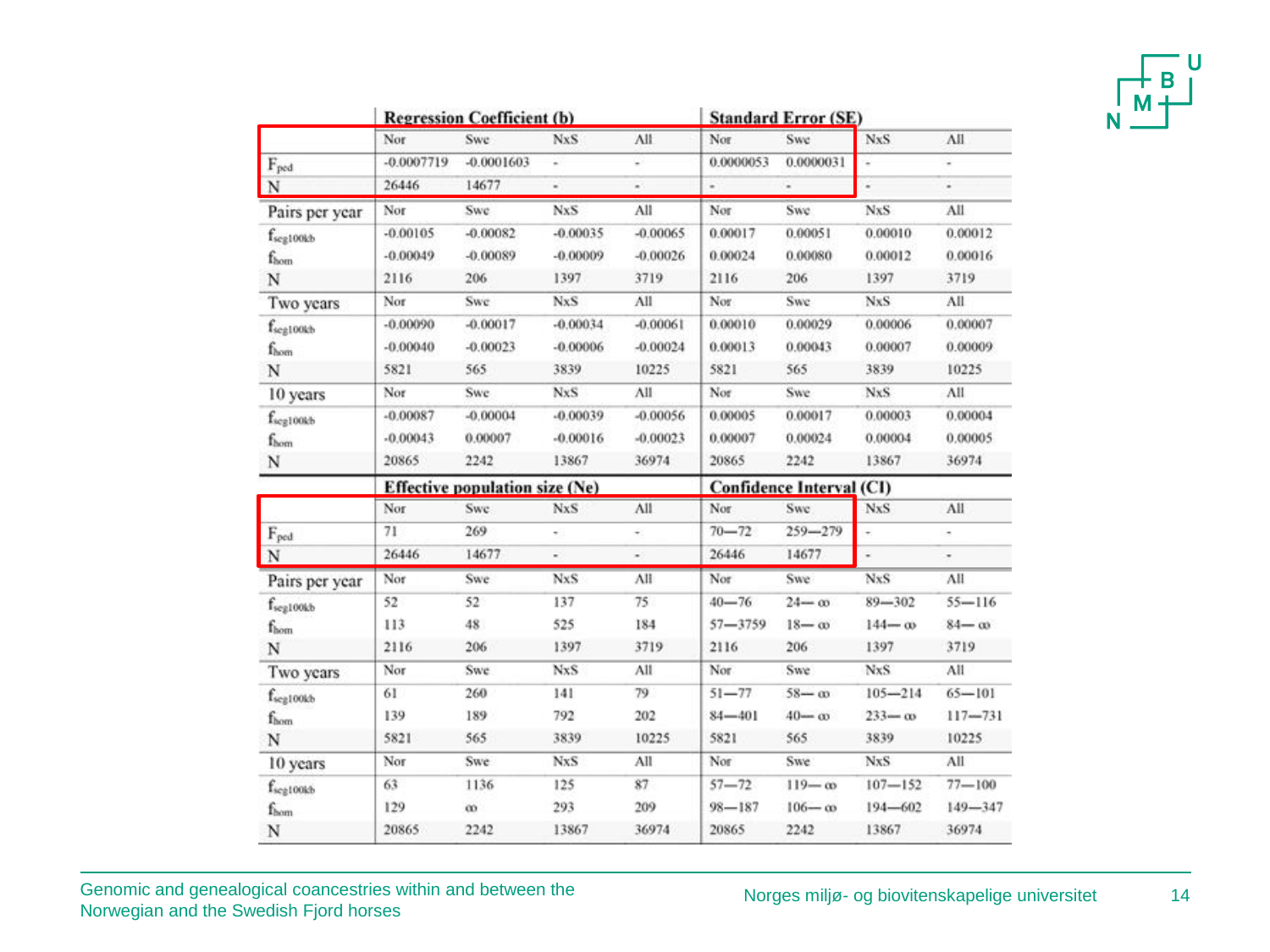|   |   | Н |  |
|---|---|---|--|
| v | Μ | ۰ |  |
|   |   |   |  |

|                       |              | <b>Regression Coefficient (b)</b>     |            |            | <b>Standard Error (SE)</b>      |                |                          |               |  |
|-----------------------|--------------|---------------------------------------|------------|------------|---------------------------------|----------------|--------------------------|---------------|--|
|                       | Nor          | Swe                                   | <b>NxS</b> | All        | Nor                             | Swe            | <b>NxS</b>               | All           |  |
| $F_{\text{ped}}$      | $-0.0007719$ | $-0.0001603$                          |            |            | 0.0000053                       | 0.0000031      |                          |               |  |
| N                     | 26446        | 14677                                 | ¥          | ٠          | ÷                               | ×              | ×,                       | ÷             |  |
| Pairs per year        | Nor          | Swe                                   | <b>NxS</b> | All        | Nor                             | Swe            | NxS                      | All           |  |
| f <sub>seg100k</sub>  | $-0.00105$   | $-0.00082$                            | $-0.00035$ | $-0.00065$ | 0.00017                         | 0.00051        | 0.00010                  | 0.00012       |  |
| $f_{\rm hom}$         | $-0.00049$   | $-0.00089$                            | $-0.00009$ | $-0.00026$ | 0.00024                         | 0.00080        | 0.00012                  | 0.00016       |  |
| N                     | 2116         | 206                                   | 1397       | 3719       | 2116                            | 206            | 1397                     | 3719          |  |
| Two years             | Nor          | Swe                                   | <b>NxS</b> | All        | Nor                             | Swe            | <b>NxS</b>               | All           |  |
| f <sub>seg100kb</sub> | $-0.00090$   | $-0.00017$                            | $-0.00034$ | $-0.00061$ | 0.00010                         | 0.00029        | 0.00006                  | 0.00007       |  |
| $f_{hom}$             | $-0.00040$   | $-0.00023$                            | $-0.00006$ | $-0.00024$ | 0.00013                         | 0.00043        | 0.00007                  | 0.00009       |  |
| N                     | 5821         | 565                                   | 3839       | 10225      | 5821                            | 565            | 3839                     | 10225         |  |
| 10 years              | Nor          | Swe                                   | <b>NxS</b> | All        | Nor                             | Swe            | NxS                      | All           |  |
| f <sub>seg100kb</sub> | $-0.00087$   | $-0.00004$                            | $-0.00039$ | $-0.00056$ | 0.00005                         | 0.00017        | 0.00003                  | 0.00004       |  |
| $f_{\rm hom}$         | $-0.00043$   | 0.00007                               | $-0.00016$ | $-0.00023$ | 0.00007                         | 0.00024        | 0.00004                  | 0.00005       |  |
| N                     | 20865        | 2242                                  | 13867      | 36974      | 20865                           | 2242           | 13867                    | 36974         |  |
|                       |              | <b>Effective population size (Ne)</b> |            |            | <b>Confidence Interval (CI)</b> |                |                          |               |  |
|                       | Nor          | Swe                                   | <b>NxS</b> | All        | Nor                             | Swe            | <b>NxS</b>               | All           |  |
| $F_{\text{ped}}$      | 71           | 269                                   |            | ÷          | $70 - 72$                       | $259 - 279$    | ÷                        | ۰             |  |
| N                     | 26446        | 14677                                 | ÷.         | ×.         | 26446                           | 14677          | $\overline{\phantom{a}}$ | ÷             |  |
| Pairs per year        | Nor          | Swe                                   | <b>NxS</b> | Лll        | Nor                             | Swe            | <b>NxS</b>               | All           |  |
| $f_{\rm seg100kb}$    | 52           | 52                                    | 137        | 75         | $40 - 76$                       | $24 - \infty$  | $89 - 302$               | $55 - 116$    |  |
| $f_{\text{hom}}$      | 113          | 48                                    | 525        | 184        | $57 - 3759$                     | $18 - \omega$  | $144 - \infty$           | $84 - \omega$ |  |
| N                     | 2116         | 206                                   | 1397       | 3719       | 2116                            | 206            | 1397                     | 3719          |  |
| Two years             | Nor          | Swe                                   | <b>NxS</b> | All        | Nor                             | Swe            | <b>NxS</b>               | All           |  |
| f <sub>seg100kb</sub> | 61           | 260                                   | 141        | 79         | $51 - 77$                       | $58 - \omega$  | $105 - 214$              | $65 - 101$    |  |
| $f_{\rm hom}$         | 139          | 189                                   | 792        | 202        | $84 - 401$                      | $40 - \omega$  | $233 - \infty$           | $117 - 731$   |  |
| N                     | 5821         | 565                                   | 3839       | 10225      | 5821                            | 565            | 3839                     | 10225         |  |
| 10 years              | Nor          | Swe                                   | <b>NxS</b> | All        | Nor                             | Swe            | NxS                      | All           |  |
| f <sub>seg100kb</sub> | 63           | 1136                                  | 125        | 87         | $57 - 72$                       | $119 - \omega$ | $107 - 152$              | $77 - 100$    |  |
| $f_{\text{hom}}$      | 129          | œ                                     | 293        | 209        | $98 - 187$                      | $106 - \infty$ | $194 - 602$              | $149 - 347$   |  |
|                       |              |                                       |            |            |                                 |                |                          |               |  |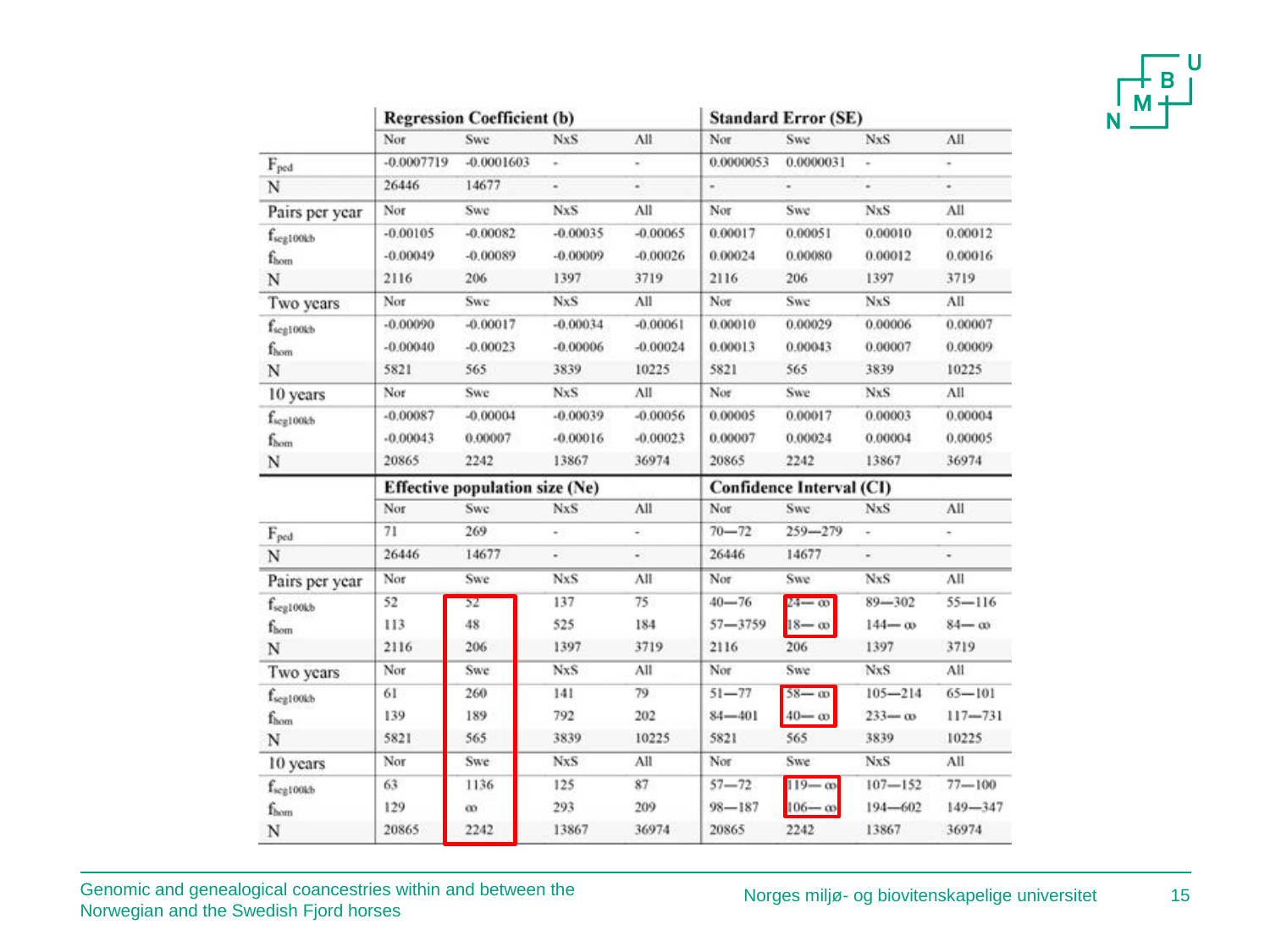|   |   | κ |  |
|---|---|---|--|
|   | Μ |   |  |
| J |   |   |  |

|                       | <b>Regression Coefficient (b)</b>     |              |            |            | <b>Standard Error (SE)</b> |                |                          |               |
|-----------------------|---------------------------------------|--------------|------------|------------|----------------------------|----------------|--------------------------|---------------|
|                       | Nor                                   | Swe          | <b>NxS</b> | All        | Nor                        | Swe            | <b>NxS</b>               | All           |
| $F_{\text{ped}}$      | $-0.0007719$                          | $-0.0001603$ |            | ÷          | 0.0000053                  | 0.0000031      |                          |               |
| N                     | 26446                                 | 14677        | ¥          | ٠          | $\overline{\phantom{a}}$   | ۰              | ÷                        | ٠             |
| Pairs per year        | Nor                                   | Swe          | NxS        | All        | Nor                        | Swe            | NxS                      | All           |
| f <sub>seg100k</sub>  | $-0.00105$                            | $-0.00082$   | $-0.00035$ | $-0.00065$ | 0.00017                    | 0.00051        | 0.00010                  | 0.00012       |
| $f_{\rm hom}$         | $-0.00049$                            | $-0.00089$   | $-0.00009$ | $-0.00026$ | 0.00024                    | 0.00080        | 0.00012                  | 0.00016       |
| N                     | 2116                                  | 206          | 1397       | 3719       | 2116                       | 206            | 1397                     | 3719          |
| Two years             | Nor                                   | Swc          | <b>NxS</b> | All        | Nor                        | Swe            | <b>NxS</b>               | All           |
| $f_{\rm seg100kb}$    | $-0.00090$                            | $-0.00017$   | $-0.00034$ | $-0.00061$ | 0.00010                    | 0.00029        | 0.00006                  | 0.00007       |
| $f_{hom}$             | $-0.00040$                            | $-0.00023$   | $-0.00006$ | $-0.00024$ | 0.00013                    | 0.00043        | 0.00007                  | 0.00009       |
| N                     | 5821                                  | 565          | 3839       | 10225      | 5821                       | 565            | 3839                     | 10225         |
| 10 years              | Nor                                   | Swe          | <b>NxS</b> | All        | Nor                        | Swe            | NxS                      | All           |
| f <sub>seg100kb</sub> | $-0.00087$                            | $-0.00004$   | $-0.00039$ | $-0.00056$ | 0.00005                    | 0.00017        | 0.00003                  | 0.00004       |
| $f_{\rm hom}$         | $-0.00043$                            | 0.00007      | $-0.00016$ | $-0.00023$ | 0.00007                    | 0.00024        | 0.00004                  | 0.00005       |
| N                     | 20865                                 | 2242         | 13867      | 36974      | 20865                      | 2242           | 13867                    | 36974         |
|                       | <b>Effective population size (Ne)</b> |              |            |            | Confidence Interval (CI)   |                |                          |               |
|                       | Nor                                   | <b>Swe</b>   | <b>NxS</b> | All        | Nor                        | Swe            | NxS                      | All           |
| $F_{\text{ped}}$      | 71                                    | 269          | ÷          | ÷          | $70 - 72$                  | $259 - 279$    | ÷,                       | ٠             |
| N                     | 26446                                 | 14677        | é.         | ×.         | 26446                      | 14677          | $\overline{\phantom{a}}$ | ÷             |
| Pairs per year        | Nor                                   | Swe          | <b>NxS</b> | All        | Nor                        | Swe            | <b>NxS</b>               | All           |
| $f_{\rm seg100kb}$    | 52                                    | 52           | 137        | 75         | $40 - 76$                  | $24 - \infty$  | $89 - 302$               | $55 - 116$    |
| $f_{\text{hom}}$      | 113                                   | 48           | 525        | 184        | $57 - 3759$                | $18 - \omega$  | $144 - \omega$           | $84 - \omega$ |
| N                     | 2116                                  | 206          | 1397       | 3719       | 2116                       | 206            | 1397                     | 3719          |
| Two years             | Nor                                   | Swe          | NxS        | All        | Nor                        | Swe            | <b>NxS</b>               | All           |
| f <sub>scg100kb</sub> | 61                                    | 260          | 141        | 79         | $51 - 77$                  | $58 - \omega$  | $105 - 214$              | $65 - 101$    |
| $f_{\text{hom}}$      | 139                                   | 189          | 792        | 202        | $84 - 401$                 | $40 - \omega$  | $233 - \infty$           | $117 - 731$   |
| N                     | 5821                                  | 565          | 3839       | 10225      | 5821                       | 565            | 3839                     | 10225         |
| 10 years              | Nor                                   | Swe          | <b>NxS</b> | All        | Nor                        | Swe            | NxS                      | All           |
| f <sub>scg100kb</sub> | $63 -$                                | 1136         | 125        | 87         | $57 - 72$                  | $119 - \omega$ | $107 - 152$              | $77 - 100$    |
| $f_{\text{hom}}$      | 129                                   | œ            | 293        | 209        | $98 - 187$                 | $106 - \omega$ | $194 - 602$              | $149 - 347$   |
| N                     | 20865                                 | 2242         | 13867      | 36974      | 20865                      | 2242           | 13867                    | 36974         |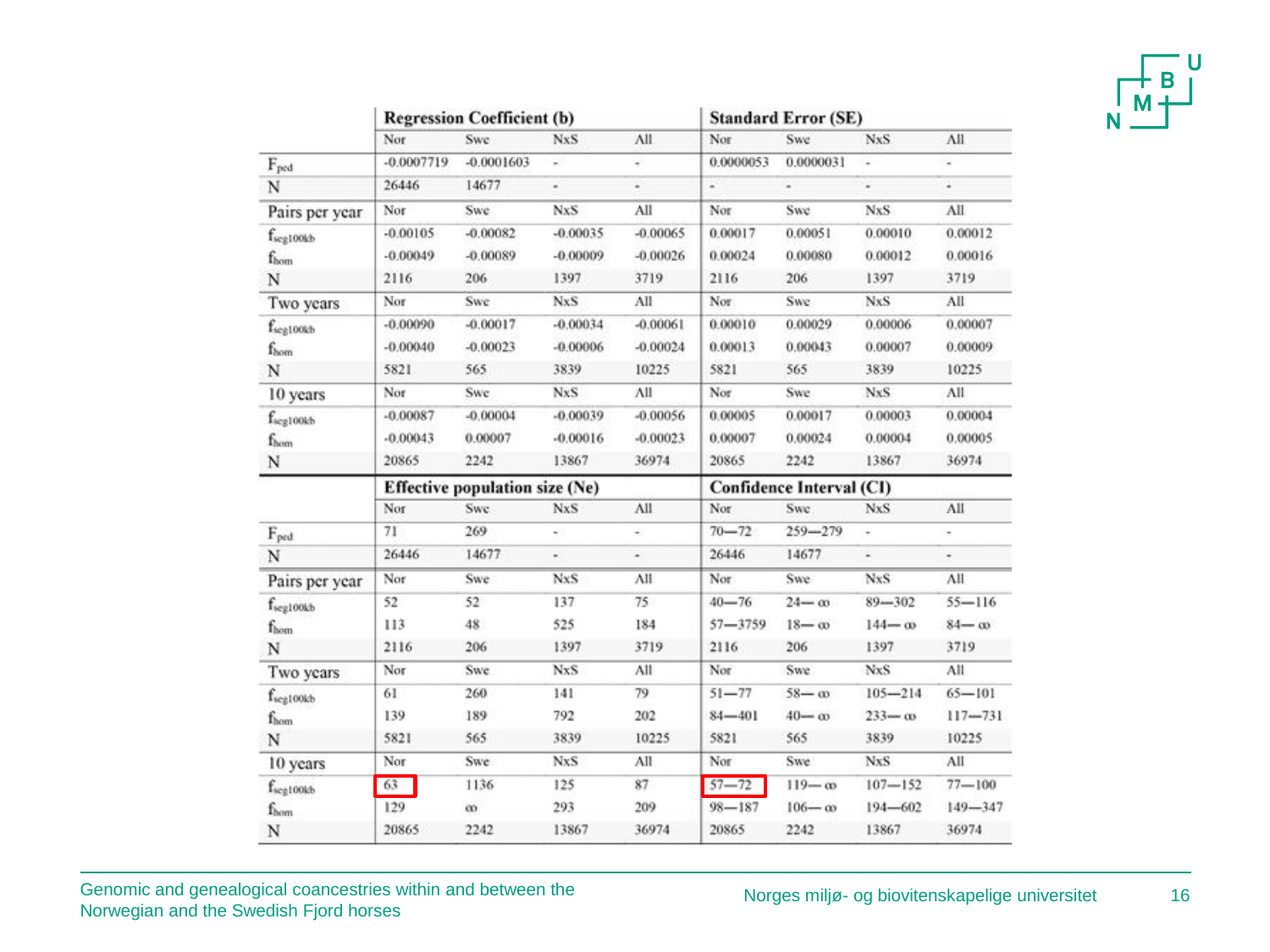

# **Conclusion**

- One breed genetically but there is some differences between subpopulations
- Recommendation to use fseg to calculate relationships between Fjord horse populations
- Greates possibility to build international breeding cooperation
- Practical issues:
	- –Rather expensive genotyping
	- –Calculating shared segments is still slow
		- New methods to speed up the process?